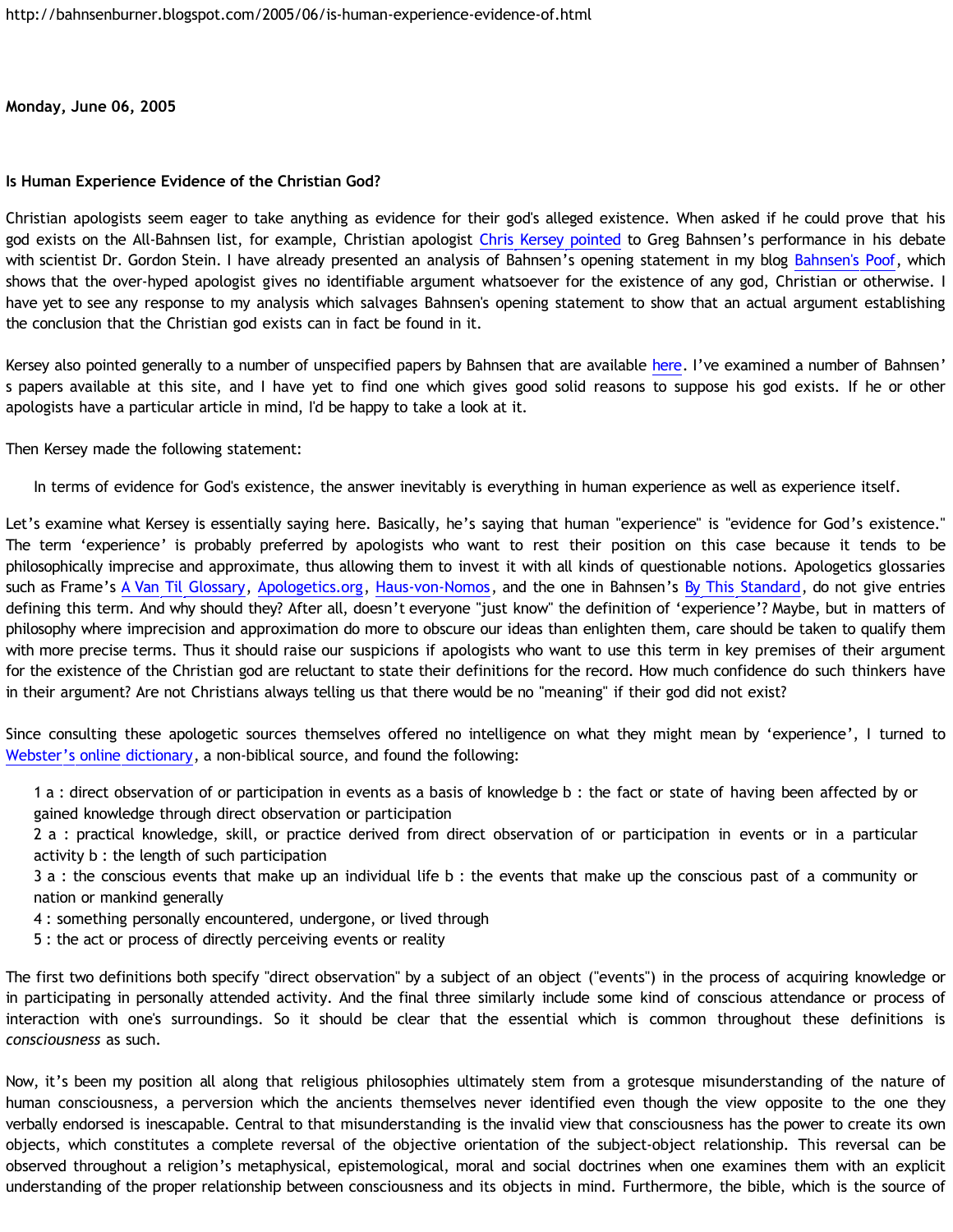Christianity's many doctrines, presents no serious discussion of the fundamental nature of consciousness (I am not the first to question whether any of its authors had ever explicitly formed the concept to begin with; indeed, none of my bibles uses the term), and seemed to associate certain mental states (particularly the emotions or "passions") with the body's abdominal organs, not the brain and the nervous system which it regulates (the inclinations behind such associations no doubt arose due to the fact of mind-body integration, whereas their explicit religious views reduce to a division or dichotomy between mind and body). Also, the overt implications that the bible's teachings have regarding the nature of consciousness, only show that its authors had uncritically adopted the primacy of consciousness model of metaphysics from their intellectual forebears, and this metaphysical view invalidates itself.

Because of such reversals and misunderstandings, Christians typically view consciousness as if it were somehow mysterious, unnatural, even "otherworldly." But it's hard to see how one could maintain such a view given certain discoveries about consciousness that have become common knowledge due to a major shift away from the religious conception of the world to the scientific, thanks in large part to the achievements of the Renaissance and the Industrial Revolution. We know, for instance, that human beings are *biological organisms*, and that there are definite physical organs in the human body which make consciousness possible, such as the brain, the nervous system, and those associated specifically with the senses, such as the eyes, olfactory nerves, taste buds, ears and skin. We also know that human beings are not the only biological organisms capable of consciousness, that other animals are conscious, and that the consciousness of non-human animals is also the product of similar organs in their bodies. All these facts, which are undeniable on a rational worldview, point incontestably to the view that consciousness is a *natural*, indeed *biological* phenomenon.

The Christian god, however, is said to be something *other than natural*. Christians prefer the dubious term "supernatural," a notion which seems to be invoked only when one has no legitimate explanation for some position he wants to maintain, thus making it an anti-concept which, according to Christian apologist Greg Bahnsen, means "whatever surpasses the limits of nature." (*Always Ready*, p. 178.) It's not clear that *anything* "surpasses the limits of nature," for it's not clear how one could determine just what the limits of nature may be. Indeed, in rational philosophy, to say that something has a nature basically means that something is itself, that to exist is to be something specific and therefore finite. In rational philosophy, the concept 'natural' is contrasted with 'man-made', that is, something taken from nature and altered in some way by man. But even shoes, watches and jumbo jets have their own specific nature, even though they are not naturally occurring, that is, occurring without the intervention of men.

And yet, believers continue to tell us that there are so-called "supernatural" beings, beings which are invisible and inaccessible to any of man's senses. This poses many obvious (and even not so obvious) epistemological problems for those who want to try to justify such beliefs, but this doesn't stop those who want to believe that their "supernatural" being exists from insisting that they do. The issue that I want to focus on here, however, is the fact that theists characterize that which is allegedly "supernatural" as something that is *other than* natural, and yet *not man-made*. So the theist introduces a *third* category which he calls "the supernatural," something which by definition is not observable in nature (for there is no reason to suppose that what we observe in nature "surpasses the limits of nature"), and, according to the theists' own vehement protestation, also not man-made (for believers would not want to allow that their deity is a human invention). So on the one hand we have that which *is* natural, and on the other hand that which is allegedly *not* natural ("supernatural"). In other words, *A* (natural) and *non-A* ("supernatural").

Given these points, then, let us return to Kersey's statement, that man's experience somehow qualifies as "evidence" for the existence of the Christian god. As described in their literature, the Christians' god is said to be "supernatural," immaterial, infinite and incorruptible. Man's experience, however, is neither of these; it is natural, material, finite and in fact corruptible (for man can and sometimes does misidentify what he perceives). So the question logically arises:

## *How does that which is natural, material, finite and corruptible serve as evidence of that which is supernatural, immaterial, infinite and incorruptible? In other words, how does A serve as evidence of non-A?*

Or,

## *How does something serve as evidence of that which completely contradicts it?*

Questions such as this seem to have slipped by apologists, for they continue to equate man's experience with evidence for the "supernatural" without bothering to attend to such questions. Recall, however, that the definitions of 'experience' given above specify *direct observation*. But the Christian god is said to be *invisible* (I Tim. 1:17), and thus at best *not* directly observable. And since man's experience entails his nature as a biological organism, it is by necessity also *natural*, just as are other bodily functions, such as respiration, circulation, digestion, etc.

But consider: suppose I perceive an object, such as the apple tree in my backyard. Christians like Kersey are in effect saying that this tree, or at least my consciousness of the tree, is somehow evidence of his god's existence. But what is it that I see? I see a tree, not a supernatural, invisible, magic being. The tree itself is not in any way like the Christian god is supposed to be; the tree that I perceive is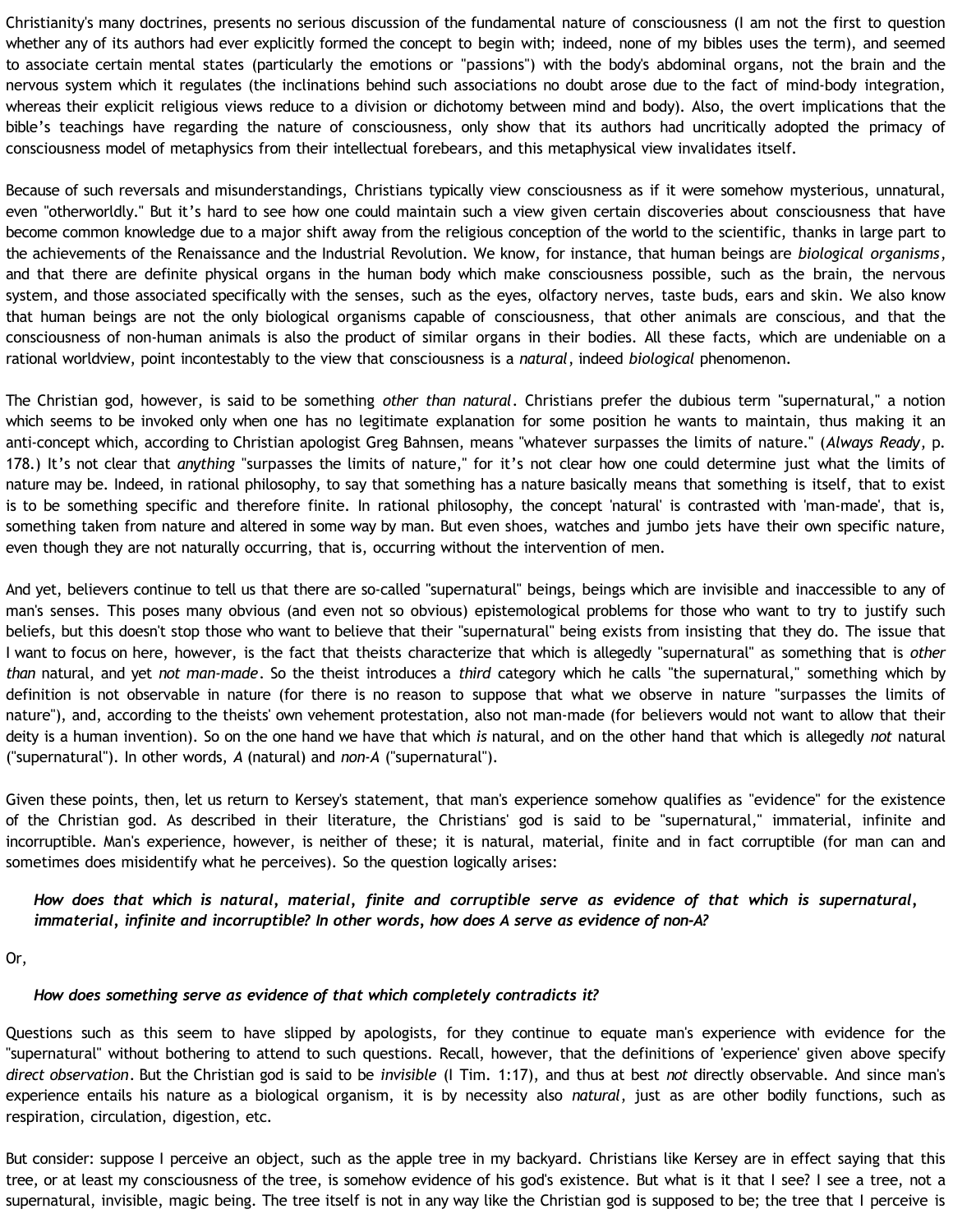a biological organism (and therefore *natural*) composed of atoms and molecules (and therefore *material*) which has a specific nature (and therefore *finite*), and which dies if denied the nutrients it requires (and therefore *corruptible*).

If I accept the tree as *evidence* of *anything*, I must accept it as evidence only of *itself*, of its *own* existence. To suppose that it is evidence of something *other than* itself - indeed, as evidence of something which fundamentally *contradicts* it (e.g., "supernatural," immaterial, infinite and incorruptible), I would at the very least have to infer this somehow from what I do perceive. But why would I interpret something I directly observe as evidence of something that *contradicts* what I directly observe? Such a process of inferring could not rest on what I perceive alone; it would in fact require certain assumptions imported expressly to bridge the *gap* between what I really perceive (i.e., what is real, natural, material, finite and corruptible) and what I can *only imagine* (since I can only *imagine* something that "surpasses the limits of nature"). Where would I get such assumptions, and what would their basis be, if not just the arbitrary imaginings that religion supplies?

Here is where the apologist simply blanks out, giving us absolutely nothing to go on, apparently expecting us to accept what they claim about "the supernatural" on their say so, i.e., *on faith*.

So unless the apologist can shore up his claim and give a plausible explanation as to how man's conscious experience can somehow serve as evidence of that which completely contradicts it on every essential, it is safe to assume that he has no case whatsoever to support his god-belief.

by Dawson Bethrick

*posted by Bahnsen Burner at [6:45 PM](http://bahnsenburner.blogspot.com/2005/06/is-human-experience-evidence-of.html)*

## **11 Comments:**

[groundfighter76](http://www.blogger.com/profile/8210797) said...

dawson or should i say 'bob',

you are quite pathetic. what is this - two times now you have booted?

[June 07, 2005 7:11 AM](http://bahnsenburner.blogspot.com/2005/06/111815351852897969)

[Aaron Kinney](http://www.blogger.com/profile/8138664) said...

groundfighter76, what are you talking about?

Dawson, another good entry. You illustrated the difference between natural and supernatural and its problems in relation to apologetics vs. philosophy. Then you pointed out the ridiculousness of the apologists claim that everthing one experiences is evidence of God. Then you tied it in to the necessity of faith.

Another thing you could have mentioned is that when the apologist claims that all we experience is evidence for God, he apologist makes an unfalsifiable claim. Ask the apologist to provide an example of an experience that would NOT serve as evidence for God. The apologist has no criteria to distinguish godly experience from non godly experience, if everything he ever experiences is supposed to be evidence for a God.

But then again, you did refute/falsify it with your tree example. Or at least you pointed out that there IS no evidence of the supernatural in the course of ones natural experience.

A real important thing to do in debate is to prove that the Christian has nothing to go on other than FAITH, and faith can be dealt with easily enough when you think about it. I already ripped faith apart a few entries ago over at Goose The Antithesis.

:)

[June 07, 2005 9:25 AM](http://bahnsenburner.blogspot.com/2005/06/111816152289903470)

[groundfighter76](http://www.blogger.com/profile/8210797) said...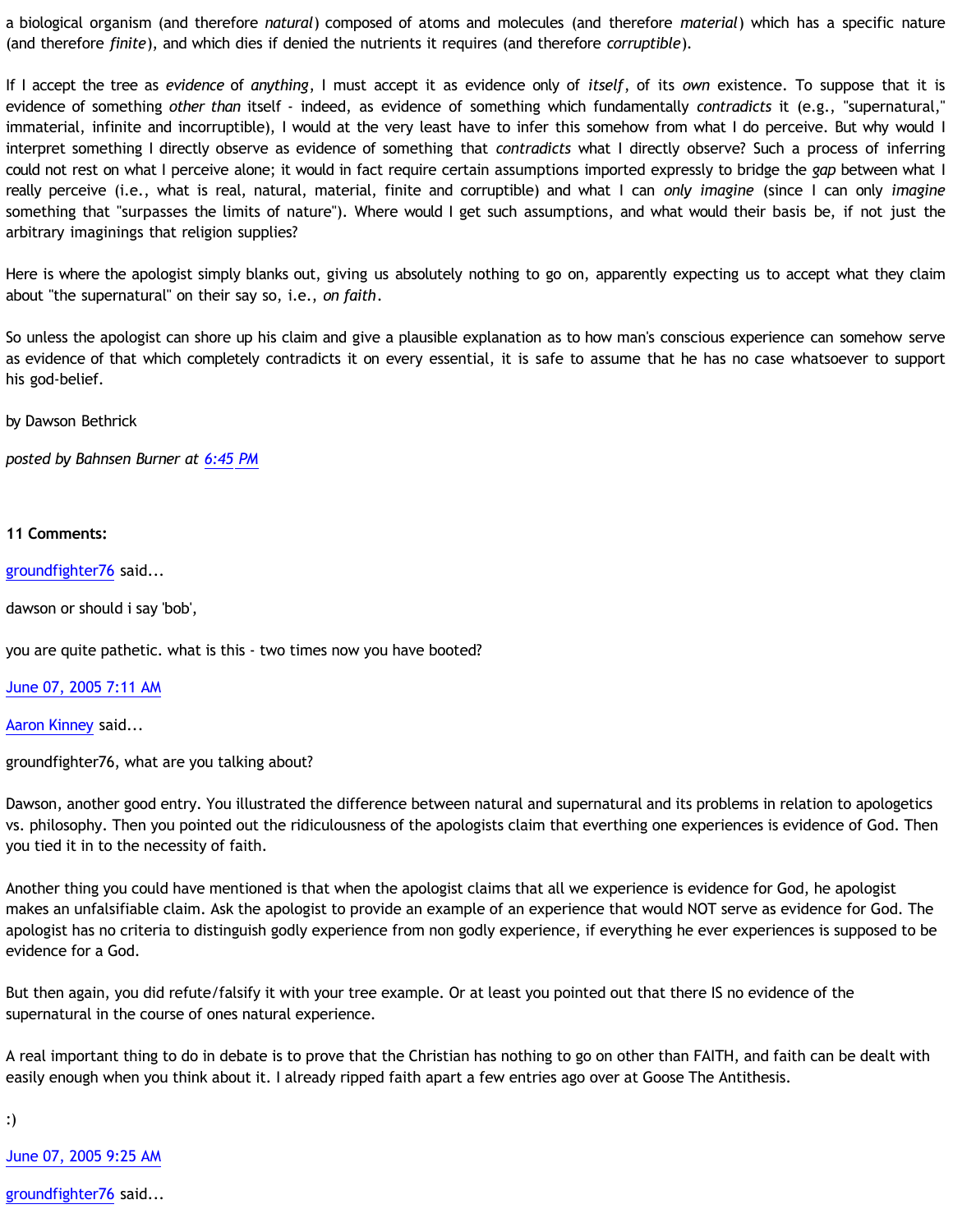This post has been removed by the author.

[June 07, 2005 2:52 PM](http://bahnsenburner.blogspot.com/2005/06/111818114166264559)

[groundfighter76](http://www.blogger.com/profile/8210797) said...

aaron,

bob knows what i'm talking about. He got booted from the bahnsen group a while back for being an ass and now he has to sneak on and ask newbie questions in the hopes of getting some kind of response. it was nice of chris to even respond (i was about to ask him to use the 'search' button)... and now he has been kicked off again.

pathetic...

[June 07, 2005 2:52 PM](http://bahnsenburner.blogspot.com/2005/06/111818114194782223)

[Bahnsen Burner](http://www.blogger.com/profile/7766918) said...

GF76: "He got booted from the bahnsen group a while back for being an ass and now he has to sneak on and ask newbie questions in the hopes of getting some kind of response."

That was not me, Paul. I was booted from the list in May of 2004.

Now, if you have anything serious to add regarding my present blog, please do.

[June 07, 2005 3:35 PM](http://bahnsenburner.blogspot.com/2005/06/111818370211870191)

[Aaron Kinney](http://www.blogger.com/profile/8138664) said...

Hey BB!

I just added your blog to my links list over at kill the afterlife. I dont know why I didnt do it before, but now its there. Would you mind adding my Kill the Afterlife blog to your links list as well?

Also, I really like the style of writing you got. I think others will too. I recently submitted my blog for the [Carnival of the Godless,](http://www.brentrasmussen.com/archives/2005/01/carnival_of_the.html) a rotating carnival/expose of atheist-related blogs. I wasnt sure if youve heard of this before, but if not, you might want to submit an article of yours to it. The more exposure, the better! :)

[June 07, 2005 4:04 PM](http://bahnsenburner.blogspot.com/2005/06/111818548274184349)

[Bahnsen Burner](http://www.blogger.com/profile/7766918) said...

Hi Aaron,

Thanks for adding a link to my blog from yours! Per your suggestion, I've added a link from mine to yours as well.

I also got a little "inspired" tonight and created a new blog post. Another lighthearted romp that cuts to the bone.

"Big D"

[June 07, 2005 7:01 PM](http://bahnsenburner.blogspot.com/2005/06/111819607510746712)

[groundfighter76](http://www.blogger.com/profile/8210797) said...

Dawson, i give myself an actual identity and you still think i am paul. wrong again...

[June 07, 2005 8:27 PM](http://bahnsenburner.blogspot.com/2005/06/111820126909846585)

[Bahnsen Burner](http://www.blogger.com/profile/7766918) said...

GF76: "Dawson, i give myself an actual identity and you still think i am paul. wrong again..."